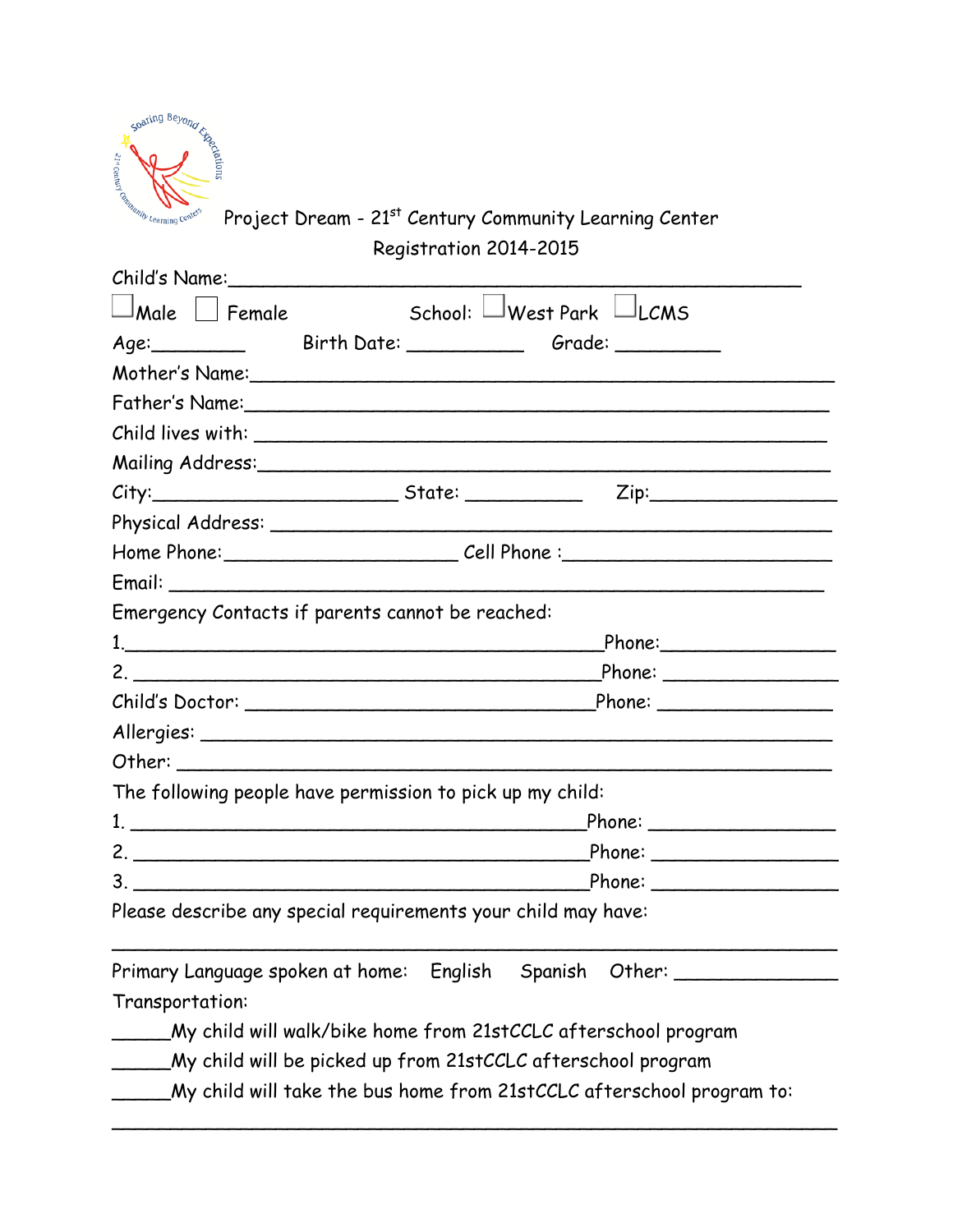

21<sup>st</sup> Century Community Learning Center at West Park Ty Learning Center Please number the days from 1-5, that you would like your child to attend the after school program. We will do our best to honor your request, but due to limited funds and space, each child will only be able to attend the after school program **two days a week**. A letter will be sent home informing you which days you child may attend. After school programming at West Park will begin on the week of September 8<sup>th</sup> from 3:30-5:40pm.

Monday

Tuesday \_\_\_\_\_

Wednesday

1:00-3:30\_\_\_\_\_ 3:30-5:40\_\_\_\_\_

Thursday \_\_\_\_\_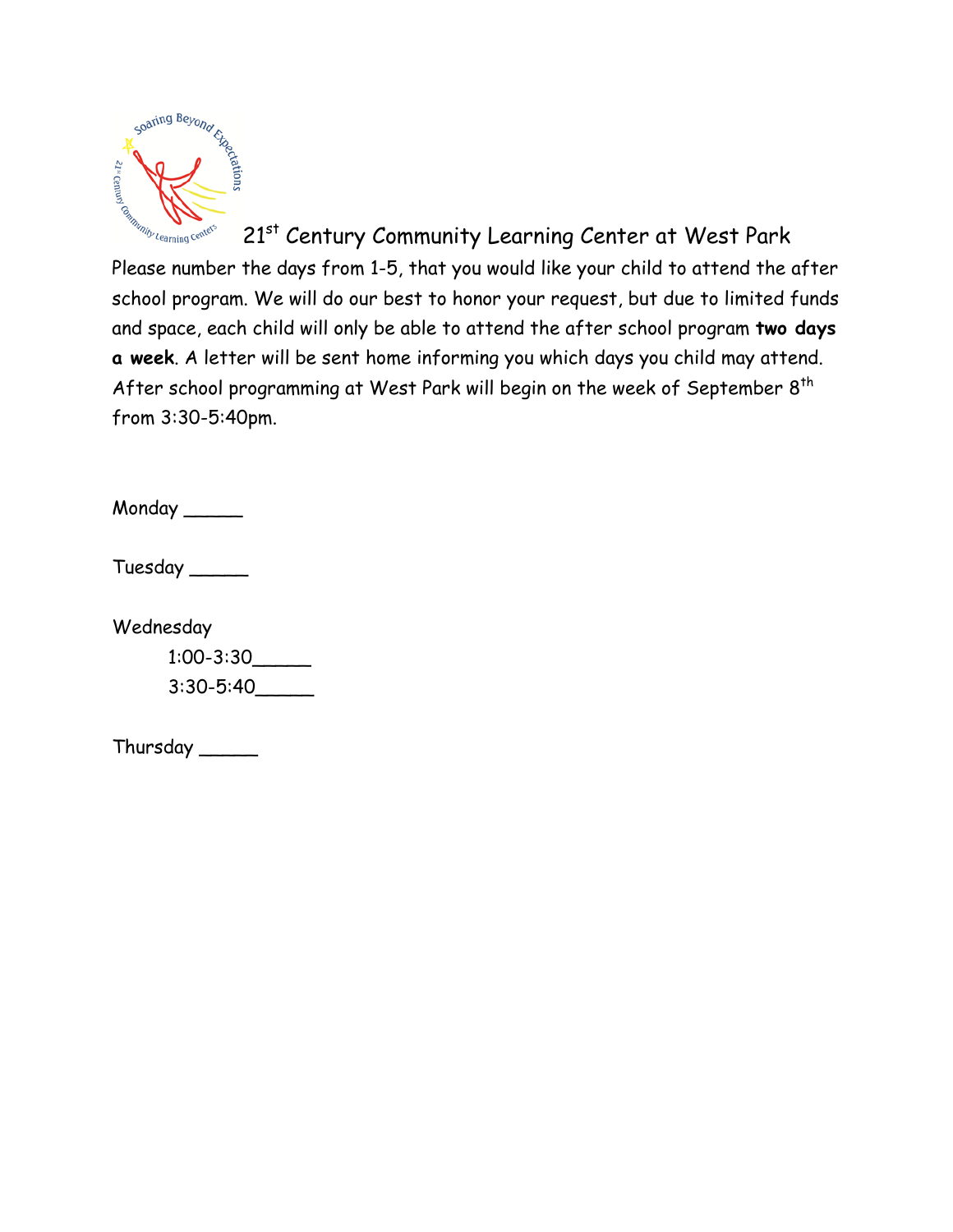## **Releases**

## **I give my student permission to participate in the 21st Century Community Learning Center Project Dream activities including field trips. This permission is good for the 2014-2015 school year.**

| Parent/Guardian Signature:                                                                                                                                                                                                                                                                                                                                                                                                                                                                                                                                                        | Date:                  |
|-----------------------------------------------------------------------------------------------------------------------------------------------------------------------------------------------------------------------------------------------------------------------------------------------------------------------------------------------------------------------------------------------------------------------------------------------------------------------------------------------------------------------------------------------------------------------------------|------------------------|
| parent of                                                                                                                                                                                                                                                                                                                                                                                                                                                                                                                                                                         | in consideration of my |
| child's opportunity to participate in interscholastic activities, hereby consent to emergency medical                                                                                                                                                                                                                                                                                                                                                                                                                                                                             |                        |
| treatment, hospitalization, or other medical treatment as may be necessary for the welfare of the above<br>named child, by a physician, qualified nurse, and/or hospital, in the event of injury or illness during all<br>periods of time in which the student is away from his/her legal residence as a participant in the Lake<br>County School District interscholastic activities programs, and hereby waive on behalf of myself and the<br>above named child any liability of the school district, any of its agents or employees, arising out of such<br>medical treatment. |                        |

I am aware that participating in Project Dream recreational activities (the "**Activity**") can be dangerous, and does or may involve risks of injury, loss, or damage I further acknowledge that such risks may include such things as bodily injury, personal injury, sickness, disease, death, and property loss or damage. I acknowledge that such risks may arise from a variety of foreseeable and unforeseeable circumstances, including but not limited to the following risks: Equipment used in the Activity may break, fail or malfunction, despite reasonable maintenance and use. Some of the equipment used in the Activity may inflict injuries even when used as intended. Persons using equipment may lose control of such equipment and cause injury to themselves or others. Although adult personnel involved in supervising or conducting the Activity will use their best judgment in determining how to react to circumstances that arise during the Activity, such personnel may misjudge such circumstances.

I agree that the Lake County School District, its officers, employees, and insurers ( "**Released Parties**") are **NOT RESPONSIBLE** for my child's safety in connection with my child's participation in the Activity. Being fully aware of the risks, conditions and hazards of my child's participation in the Activity, and that certain risks, conditions and hazards associated with participation in the Activity, may be unknown by me when I sign this Agreement, **I HEREBY AGREE TO WAIVE, RELEASE AND DISCHARGE** the Released Parties from all liability for claims for bodily injury, personal injury, sickness, disease, death, and property loss or damage, of whatever kind or nature, that may accrue to me or my child after signing this Agreement as a result of my child's participation in the Activity, whether such injury, loss or damage was foreseeable or not, or was caused by the act, omission, negligence, carelessness or other fault of the Released Parties, or from any other cause.

| Parent/Guardian Signature:<br>Date: |  |
|-------------------------------------|--|
|                                     |  |

We occasionally photograph activities and students. The photos may be published in the newspaper, used on television, or posted on the school web site. We will not allow this without your permission as parents or guardians. Please fill out the information below indicating your preference by checking the appropriate line.

I give permission for my child to be photographed at school and in activities.

I DO NOT give permission for my child to be photographed at school and in activities.

**In accordance with §13-22-107(4) of the Colorado Revised Statutes, this agreement shall not be construed to permit a parent acting on behalf of his or her child to waive the child's prospective claims against the Lake County School District, its officers and employees, for a willful and wanton act or omission, a reckless act or omission, or a grossly negligent act or omission.**